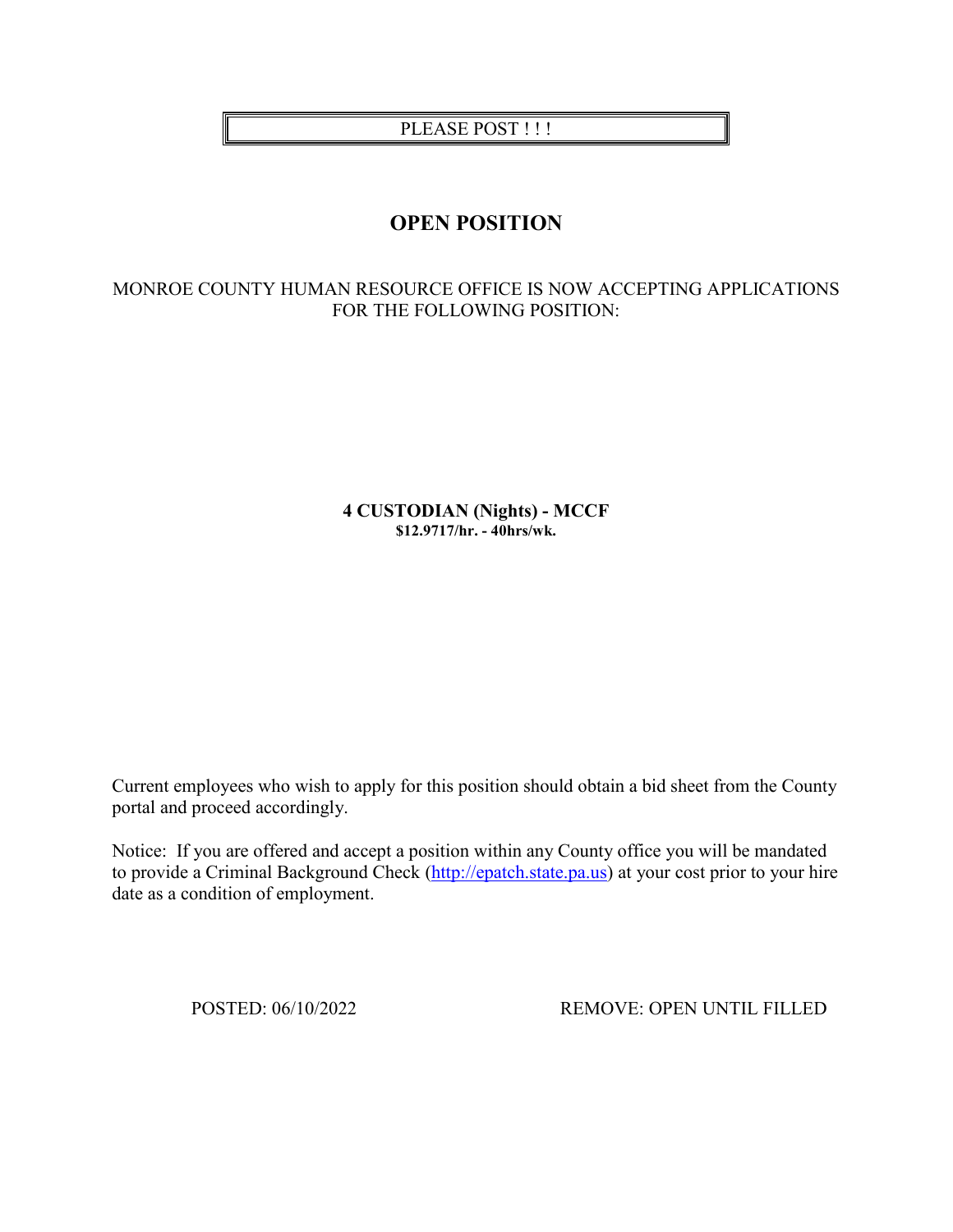# **MONROE COUNTY, PENNSYLVANIA CLASSIFICATION SPECIFICATION**

## **CLASSIFICATION TITLE: CUSTODIAN/CORRECTIONS**

#### **PURPOSE OF CLASSIFICATION**

The purpose of this classification is to supervise inmates engaged in work activities and to perform manual work functions associated with maintaining cleanliness and sanitation of the county correctional facility and surrounding areas.

#### **ESSENTIAL FUNCTIONS**

**The following duties are normal for this position. These are not to be construed as exclusive or all-inclusive. Other duties may be required and assigned.**

Monitors/supervises inmate work crews assigned to correctional facility custodial work detail; organizes and prioritizes work; determines best match of duties to each inmate; assigns work and instructs inmates on proper work techniques; monitors status of work in progress and inspects completed work; troubleshoots problem situations.

Monitors activities and behavior of inmates on a continual basis; enforces facility rules, regulations and procedures; assists in maintaining security while working.

Evaluates safety and security of work areas prior to commencement of work; utilizes precautionary safety equipment and monitors work environment during projects to ensure safety of employees, inmates and other individuals.

Procures tools, equipment, and machinery required for assigned work/projects; oversees inmate operation of equipment, machinery and tools.

Maintains inventory of chemicals used in cleaning; ensures proper storage of chemicals; fills orders for chemicals; mixes/dilutes chemicals; delivers chemicals to units; provides instruction on chemical use and ensures that chemicals are used properly; maintains records of chemicals dispensed to units.

Vacuums, sweeps, mops, scrubs, waxes, and/or shampoos carpet and floor surfaces located in correctional facility and related areas; performs spot cleaning as needed.

Cleans, dusts and polishes furniture, equipment, fixtures, surfaces, walls, window sills, trim, doors, cabinets, vents, and other surfaces.

Cleans, deodorizes and disinfects bathrooms; replenishes soap and paper products.

Washes/cleans windows.

Empties trash containers; picks up and disposes of trash from floor/ground areas; carries/transports trash to dumpster or other designated trash receptacle.

Performs basic maintenance/manual tasks as needed, which may include painting doors/walls, plunging toilets, shoveling snow, planting/maintaining flowers, or loading/unloading materials.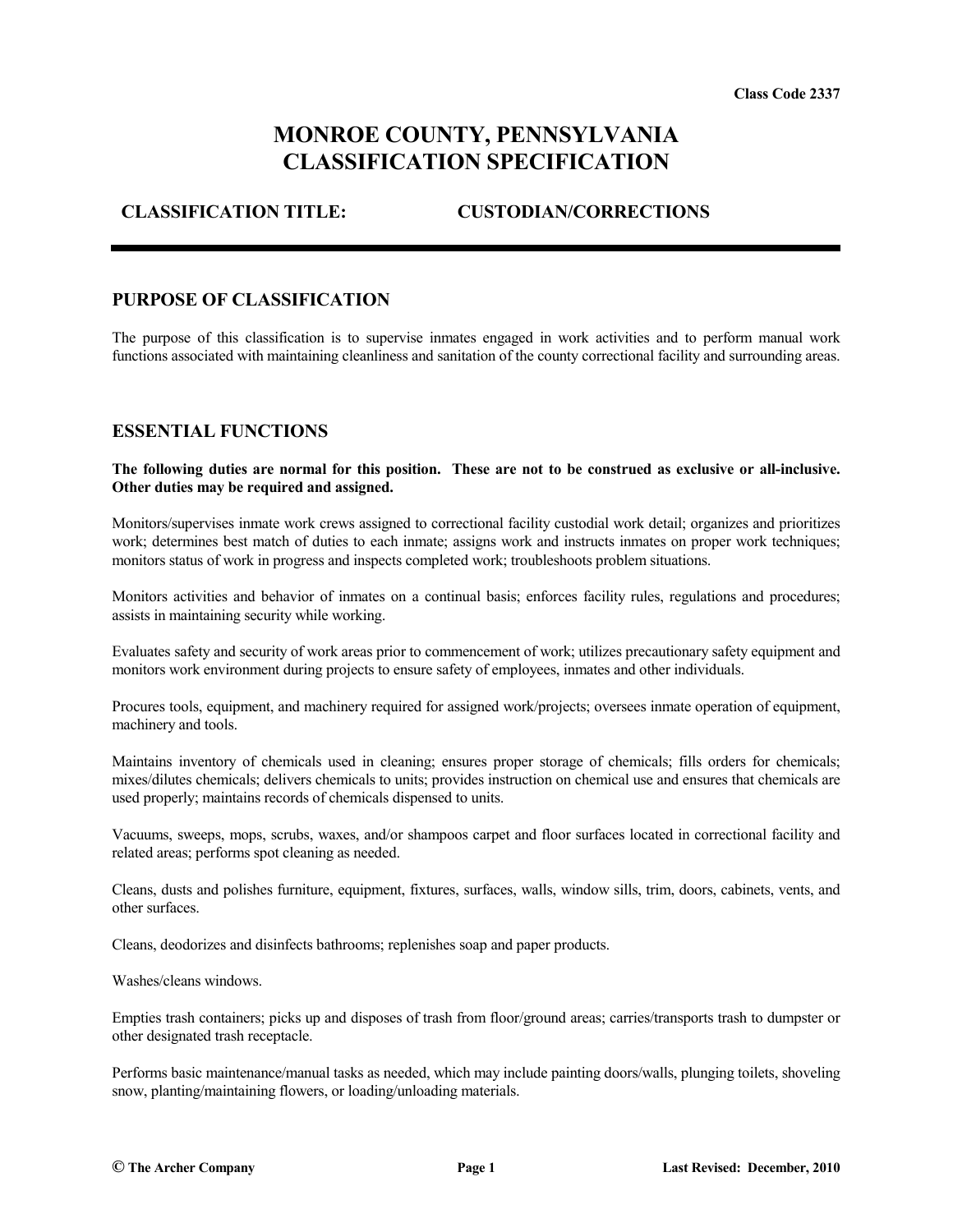Operates/utilizes various equipment, tools and supplies which may include a vacuum cleaner, carpet cleaner, buffing machine, mop, broom, cleaning supplies, washing machine, dryer, pump, tractor, snow blower, shovel, rake, mechanic tools, or calculator.

Performs basic maintenance tasks necessary to keep machinery, equipment, and tools in operable condition; monitors equipment operations to maintain efficiency and safety; reports faulty equipment.

Monitors inventory levels of equipment, tools, or supplies; initiates requests for new or replacement materials; stocks and/or distributes supply items.

Maintains key control.

Prepares or completes various forms, reports, correspondence, logs, chemical reports, fire extinguisher inspection reports, time sheets, or other documents.

Receives various forms, reports, correspondence, production logs, chemical order sheets, packing slips, inmate time sheets, attendance records, MSDS reports, instruction booklets, handbooks, manuals, reference materials, catalogs, policies, procedures, or other documentation; reviews, completes, processes, forwards or retains as appropriate.

Maintains logs and records of work activities.

Communicates via telephone and/or two-way radio; provides information and assistance; takes and relays messages; responds to requests for service or assistance.

Communicates with supervisor, employees, inmates, other departments, correctional facility personnel, the public, and other individuals as needed to coordinate work activities, review status of work, exchange information, resolve problems, or give/receive advice/direction.

Responds to requests for service or assistance relating to facility cleaning.

## **ADDITIONAL FUNCTIONS**

Moves/rearranges tables, chairs, and other equipment before/after meetings or other events.

Assists with laundry activities as needed.

Inspects fire extinguishers.

Provides assistance or coverage to other employees as needed.

Performs other related duties as required.

## **MINIMUM QUALIFICATIONS**

High school diploma or GED; supplemented by one (1) year previous experience and/or training involving commercial cleaning work; or any equivalent combination of education, training, and experience which provides the requisite knowledge, skills, and abilities for this job.